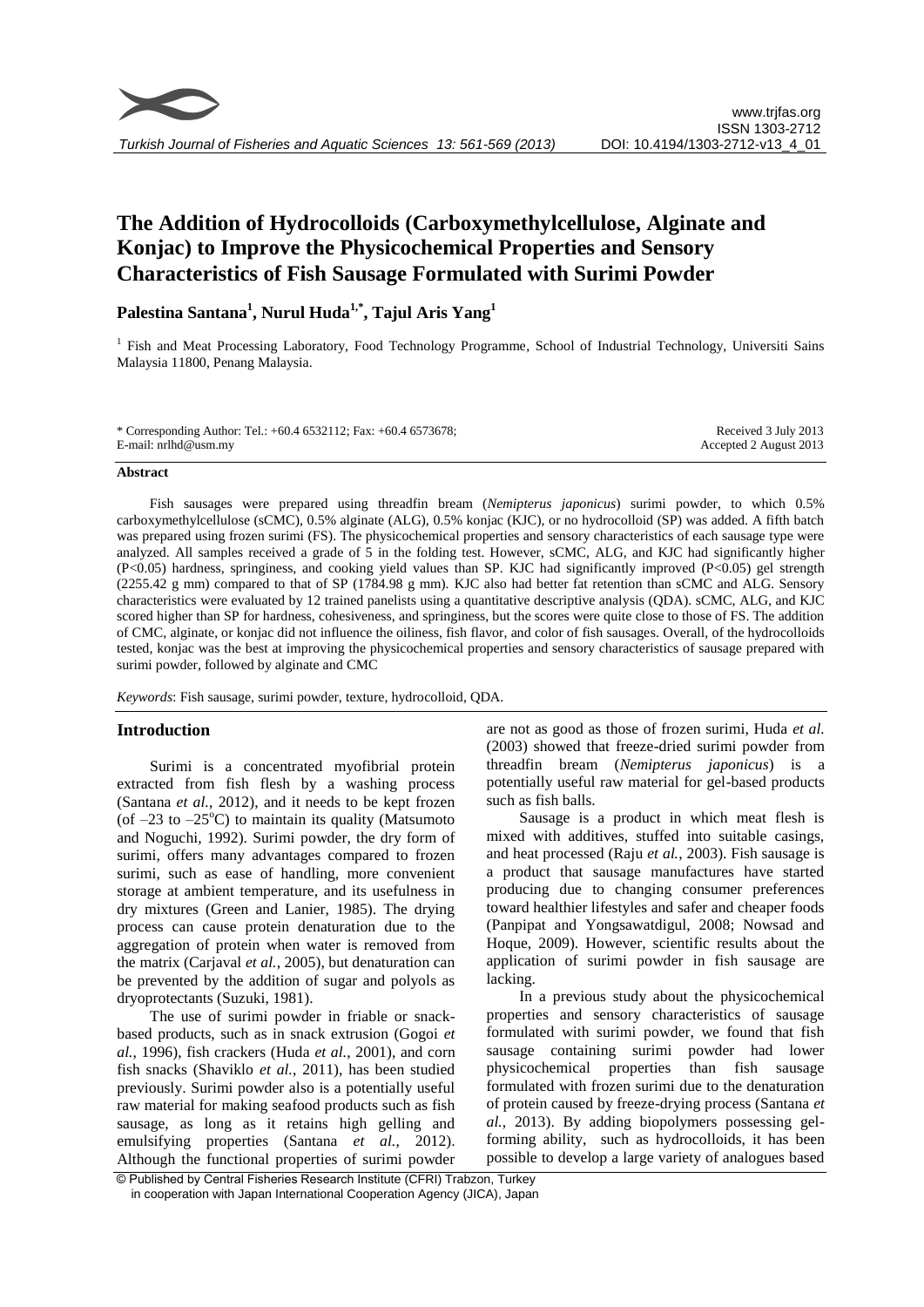on modification of the functional and textural properties of surimi (Gómez-Guillén and Montero, 1996).

Hydrocolloids such as carboxymethylcellulose (CMC), alginate, and konjac are already used in beef frunkfurters, sausages, and patties (Lin and Keeton, 1998; Ruusunen *et al.*, 2003; Jiménez-Colmenero *et al.*, 2010). The addition of konjac flour greatly reinforced the shear stress of surimi gels made from Alaska pollock and Pacific whiting (Park, 1996). Andrés-Bello *et al.* (2012) found that the addition of konjac and CMC improved the water holding capacity (WHC) of restructured fish products. The addition of 0.5% alginate to chicken myosin gels increased the WHC up to 40% compared to the same gels without hydrocolloids because of greater entrapment of water by the protein-polysaccharide matrix (Xiong and Blanchard, 1993). However, relatively little is known about the possible interactions of such additives and their effect on the protein network structure of the dried myofibrillar proteins in surimi powder. The goal of this study was to determine if the addition of CMC, alginate, and konjac could improve the physicochemical properties and sensory chacarteristics of fish sausage formulated using surimi powder.

# **Materials and Methods**

#### **Surimi Powder Preparation**

Surimi powder was prepared following the method described by Huda *et al.* (2001). Frozen surimi blocks made from threadfin bream, which contained 6% sucrose and 0.3% phosphate as cryoprotectants, were produced by a local surimi manufacturer. The frozen blocks were transported by refrigerated truck to the laboratory and stored at – 18°C. Frozen surimi blocks were sliced into 20 x 1 x

**Table 1.** Formulation of the fish sausage preparations

10 cm pieces using a meat and bone saw (Powerline, Norwalk, CT, USA). Sliced frozen surimi then was freeze-dried (Labconco FreezeDry system, Kansas City, MOi, USA) at a pressure of 0.050 mm Hg in the chamber and with a condensing plate temperature of – 40 °C for 72 h until the moisture content reached 5%. The surimi was milled using a mill  $(Hui^{TM},$  Selangor, Malaysia) for 10 s and then sieved using a 28 mm screen mesh. The surimi powder was vacuum packed (Audionvac VMS 133, Weesp, Netherlands) and kept at 6°C for sausage preparation.

#### **Fish Sausage Preparation**

The materials and the preparation procedures for the fish sausage used in this study are described in Dincer and Cakli (2010) and Raju *et al.* (2003). Five different surimi based sausages were produced. Four of them were produced by using surimi powder as a raw material added with 0.5% CMC (sCMC), 0.5% alginate (in sodium alginate form) (ALG), 0.5% konjac (KJC), and no hydrocolloids (SP). Another one batch was produced by using frozen surimi without hydrocolloids (SF). CMC, alginate, and konjac were purchased from a local supplier. For each type of sausage, two 1 kg batches were produced. To make the sausage, frozen surimi blocks were thawed at 6°C overnight and then chopped in a cutter mixer (Robot Coupe BLIXER 3, Burgundy, France) with all of the other ingredients listed in Table 1. Cold water was added to the surimi powder until the water content of rehydrated surimi powder was similar to that of frozen surimi blocks  $(\pm 76\%)$ . Salt was added at the beginning of the process to extract myofibrial protein, followed by the hydrocolloid (for three of the batches), ice, sugar, spices, cooking oil, and tapioca starch. The mixture then was stuffed into 2.5 cm diameter casings using a stuffer (Mainca, Barcelona, Spain). Sausages were steamed in a steamer (Kerres

| Materials                                  |       |       | Formula (%) |           |      |
|--------------------------------------------|-------|-------|-------------|-----------|------|
|                                            | sCMC  | ALG   | KJC.        | <b>SP</b> | FS   |
| Frozen surimi (water content 76%)          | 0     | 0     | $\Omega$    |           | 65   |
| Surimi powder (water content 5%)           | 16.42 | 16.42 | 16.42       | 16.42     |      |
| Cold water (for rehydrating surimi powder) | 48.58 | 48.58 | 48.58       | 48.58     |      |
| Tapioca starch                             | 4.5   | 4.5   | 4.5         |           |      |
| Cooking oil                                |       |       |             |           |      |
| Salt                                       |       |       |             |           |      |
| Sugar                                      |       |       |             |           |      |
| <b>CMC</b>                                 | 0.5   |       |             |           |      |
| Alginate                                   |       | 0.5   |             |           |      |
| Konjac                                     |       | 0     | 0.5         |           |      |
| Garlic powder                              | 1.1   | 1.1   | 1.1         | 1.1       | 1.1  |
| White pepper powder                        | 0.75  | 0.75  | 0.75        | 0.75      | 0.75 |
| Monosodium glutamate                       | 0.15  | 0.15  | 0.15        | 0.15      | 0.15 |
| Ice                                        | 20    | 20    | 20          | 20        | 20   |

sCMC= Sausage made with surimi powder and 0.5% CMC, ALG= Sausage made with surimi powder and 0.5% alginate, KJC= Sausage made with surimi powder and 0.5% konjac, SP= Sausage made with surimi powder without hydrocolloid, FS= Sausage made with frozen surimi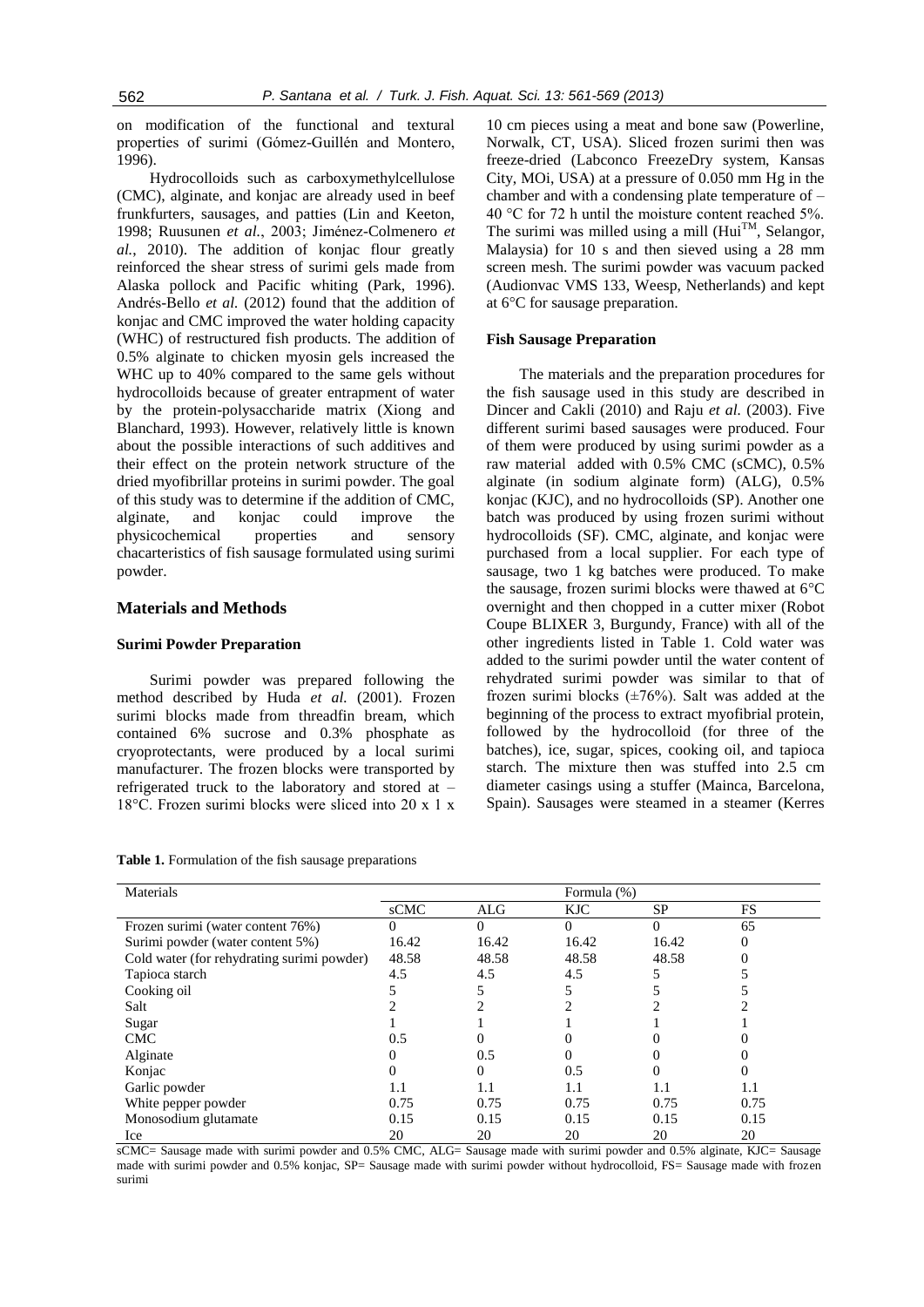CS350, Backnang, Germany) at  $90±3$  °C until the internal temperature reached  $75 \degree C$  (measured by a thermocouple probe) and held for 30 min. The steamed sausages were promptly cooled in ice water for 15 min and then vacuum packed. For each type of sausage, a  $\sim$ 300 g sample was directly analyzed for folding, gel strength, texture profile, and color. The rest of the sample was blast-freezed (Irinox, Carbanese, Italy) and stored in a freezer  $(-18^{\circ}C)$  until analysis for proximate composition, cooking yield, water retention, fat retention, and sensory analysis.

#### **Proximate Composition**

Proximate composition of the steamed sausage samples was determined using standard procedures of the Association of Official Analytical Chemists [AOAC] (2000). Moisture content was determined using the oven method, and crude protein content was measured using the Kjedahl method. Fat content was measured with the Soxhlet method, and ash content was determined using the dry ashing method. Carbohydrate content was calculated by difference.

#### **Texture Analyses**

Texture analyses consisted of folding test, texture profile analysis (TPA), and gel strength. The folding test was conducted according to Lanier (1992). A sausage was cut into 3 mm thick slices. The slices were folded slowly to observe the way in which they broke. They were graded as follows: (1) breaks by finger pressure, (2) cracks immediately when folded in half, (3) cracks gradually when folded in half, (4) no cracks showing after folding in half, and (5) no cracks showing after folding twice. TPA was conducted following the procedure described by Hayes *et al.* (2005). The analysis, which included hardness, cohesiveness, springiness, and chewiness, was measured using a texture analyzer (TA-HDi, Stable Micro Systems, Ltd., Surrey, UK) and a 25 kg load cell. Sausages were cut into 2.5 cm thick slices. A slice was placed horizontally on the platform and then compressed by a compression platen (P.75) at a constant rate of 1 mm/s. The trigger force used was 10 g for 2 s, with 3 mm/s of pre-test speed and post-test speed, and the return distance was 35 mm. Gel strength was measured using a texture analyzer (TA-XT plus, Stable Micro Systems) according to method of Supavititpatana and Apichartsrangkoon (2007). A slice of fish sausage (2.5 cm thickness) was placed horizontally on the platform and then penetrated by a spherical probe (type P/0.25) at a constant rate of 1 mm/s until 11 mm depth was reached. The trigger force used was 5 g, with 1 mm/s of pre-test speed and 10 mm/s of post-test speed. The load cell capacity of the texture analyzer was 5 kg, and the return distance was 35 mm. Gel strength (g mm) was calculated by multiplying the penetration force (g) by distance of the penetration (mm).

# **Cooking Yield, Water Retention, and Fat Retention**

Cooking yield, water retention, and fat retention were measured according to Murphy *et al.* (1975). Sausages were sliced into  $\sim$  5 cm sections and then boiled for 4 min at 90 °C in a waterbath (Wisebath® fuzzy control system) until the internal temperature reached 75 °C. Cooking yield is the percentage of cooked sausage weight compared to the original weight before cooking. Fat retention is the percentage of fat retained after cooking. Cooking yield and fat retention were calculated using the following equations (1 and 2):

\n
$$
Cooking yield (96) = \frac{Cooked \, sa usage \, weight}{Uncooked \, sa usage \, weight} \times 100
$$
\n
$$
F at \, retention (96) = \frac{(Cooked \, weight) \, x \, (96 \, fat \, in \, cobed \, sa usage)}{(Raw \, weight) \, x \, (96 \, fat \, in \, raw \, sa usage)} \times 100
$$
\n
$$
(Eq. 2)
$$
\n

The water retention value represents the percentage of moisture retained in the sausage after cooking, and it was determined using the following equation (3):

Water retention (
$$
\%
$$
) =  $\frac{Cooking Yield \times (\%moisture in cooled sausage)}{100}$  (Eq. 3)

#### **Color Analysis**

Color was analyzed following Supavititpatana and Apichartsrangkoon (2007) using a colorimeter (Minolta Spectrophotometer, Model CM-3500d, Osaka, Japan). L\* (lightness), a\* (redness), and b\* (yellowness) of the inner part of sausages were measured in triplicate. Whiteness was calculated using the following equation (4) from Lanier (1992):

Whiteness = 100 –  $[(100 - L^*)^2 + a^{*2} + b^{*2}]^{1/2}$ . (Eq. 4)

#### **Sensory Analysis**

Quantitative descriptive analysis (QDA) was used to perform the sensory analysis of the sausages using a descriptive scaling system, and data are presented in a spider web format following Stone and Sidel (1985) and Powers (1984). Out of 60 potential panelists consisting of undergraduate students, postgraduate students, and post-doc fellows at Universiti Sains Malaysia, 12 panelists were selected through prescreening questionnaires, acuity tests (visual scaling exercises), a duo-trio test, a ranking screening test for solid oral texture attributes, and interviews. The selected panelists were trained for 18 h in the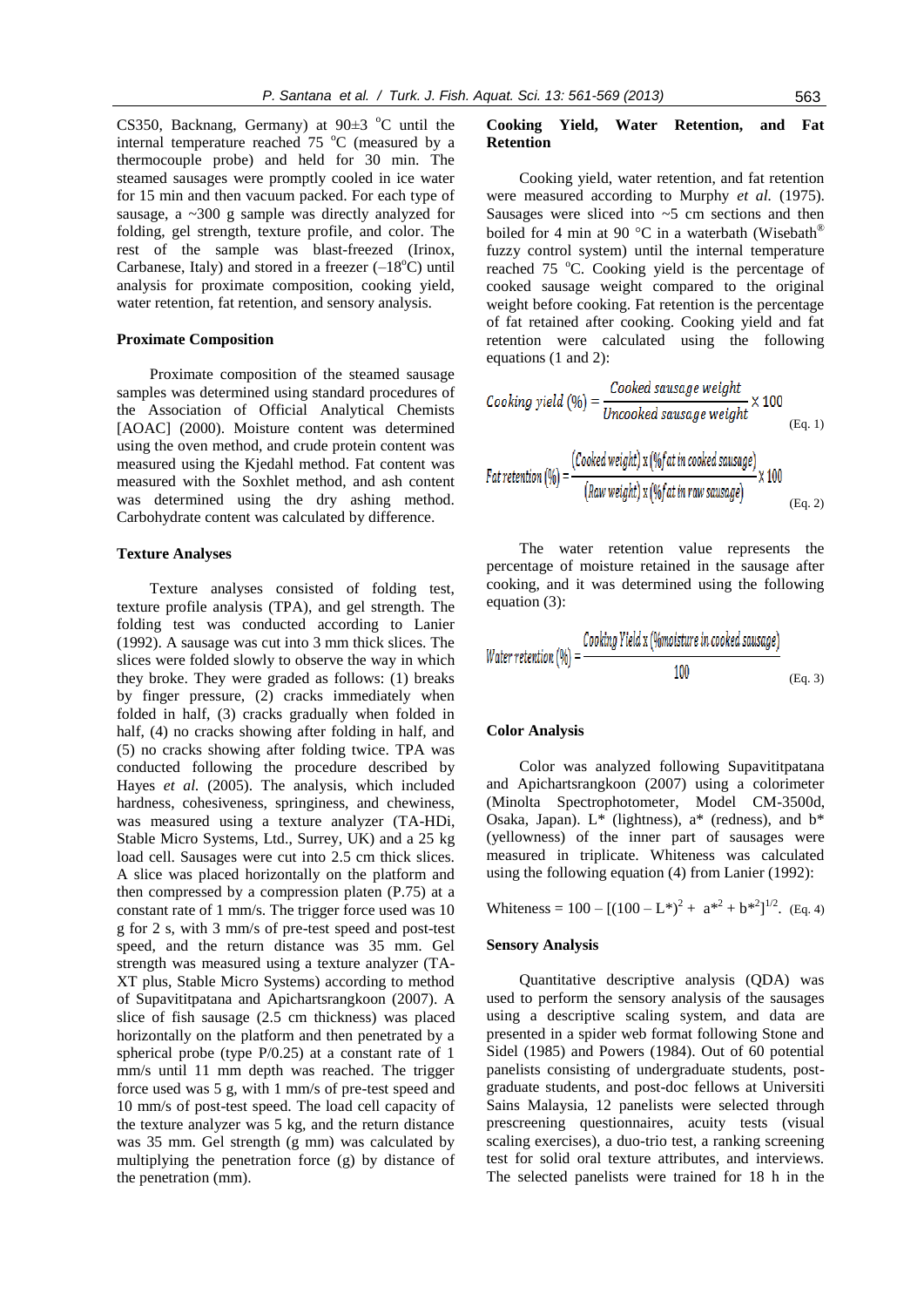sensory evaluation laboratory. The panel leader helped panelists develop the terminology and learn how to use descriptive scaling. The panelists participated in six practice sessions. Table 2 lists the attributes and the list of sensory vocabulary from the panel training. This sensory vocabulary was used to describe the intensity of each attribute for a given sample using an unstructured scale (0 to 150 mm).

Prior to the QDA, samples were thawed for 3 h at room temperature and then boiled (90 °C) for 4 min (internal temperature 75 °C). Each sample consisted of two 1.5 cm thick sausage slices, each labled with a three-digit random number code. For a given test, three randomized samples were presented on a tray to panelists who were situated in individual booths. Water was provided between samples to cleanse the palate. Samples were evaluated for the four TPA attributes of hardness, springiness, chewiness, and cohesiveness. Samples were also evaluated for whiteness, fish flavor, juiceness, and oiliness. Sensory evaluation was conducted in duplicate for each sample type.

#### **Statistical Analysis**

SPSS software (SPSS 17.0 for Windows, SPSS Inc, Chicago, IL, USA) was used to evaluate the data. All analyses were performed duplicate and all experiments were replicated twice. Analytical variation was established through one way analysis of variance (ANOVA). Data are reported as mean±standard deviation. Comparison of means was performed using Duncan's multiple-range test with a

**Table 2.** Sensory vocabulary for analysis of cooked sausages

level of significance of 0.05. The QDA data were converted to a spider web format using Microsoft Excel 2007.

# **Results and Discussion**

#### **Composition**

Table 3 shows the results of proximate analysis of samples. There was no significant difference (P>0.05) in moisture content (67.28–67.57%), which indicates that the rehydration process was done properly. No significant difference (P>0.05) in carbohydrate, protein, fat, and ash content was found among the samples. Hsu and Chiang (2002) previously reported that the addition of gums did not have a significant effect on the proximate composition of the products of their study. The proximate compositions of samples in this study were within the range for Malaysian commercial fish sausages reported by Huda *et al.* (2012), with the exception of the protein content. In this study, protein content was 12.62–12.72%, whereas Huda *et al.* (2012) reported a range of 8.18% to 10.77%.

# **Texture**

Table 4 presents the results of the folding test, TPA, and gel strength measurements of the samples. All samples received a grade of 5 in the folding test, which means that none of the samples cracked after folding twice. This result visually showed the good gelling ability of the sausages. Huda *et al.* (2003) also

| Sensory atribute |             | $(0-150)$     | General definitions                                                 |
|------------------|-------------|---------------|---------------------------------------------------------------------|
| Whiteness        | Dark brown  | White         | Inner part: Is the color white or dark?                             |
| Fish odor        | None        | Very strong   | Cooked threadfin bream fish odor                                    |
| Springiness      | No recovery | Very springgy | Degree to which sample returns to its original shape                |
| Chewiness        | None        | Much          | How many chews are needed until the sausage is ready to be          |
|                  |             |               | swallowed                                                           |
| <b>Hardness</b>  | None        | Much          | Hardness of the first bite                                          |
| Cohesiveness     | Little      | Much          | Little: easy to take apart in the first bite                        |
| Juiceness        | Dry         | Juicy         | The sensation after five chews: dry (sample draws liquid from the   |
|                  |             |               | mouth) or juicy (samples gives off liquid)                          |
| <b>Oiliness</b>  | None        | Much          | The sensation after five chews: none (no oil expressed from sample) |
|                  |             |               | or very oily                                                        |

**Table 3.** Proximate composition of samples

| <b>Samples</b> | sCMC.                         | ALG.                          | KJC.                          | SP                            | FS                            |
|----------------|-------------------------------|-------------------------------|-------------------------------|-------------------------------|-------------------------------|
| Moisture       | $67.44 \pm 0.27$ <sup>a</sup> | $67.45 \pm 0.28$ <sup>a</sup> | $67.28\pm0.10^a$              | $67.53 \pm 0.33$ <sup>a</sup> | $67.57 \pm 0.39^{\rm a}$      |
| Protein        | $12.70 \pm 16^{\circ}$        | $12.72 \pm 0.11^a$            | $12.62 \pm 0.31$ <sup>a</sup> | $12.69 \pm 0.33$ <sup>a</sup> | $12.63 \pm 0.24$ <sup>a</sup> |
| Fat            | $4.11 \pm 0.13^a$             | $4.11 \pm 0.07$ <sup>a</sup>  | $4.10 \pm 0.08^a$             | $4.10 \pm 0.09^a$             | $4.10 \pm 0.01^a$             |
| Ash            | $2.54 \pm 0.03^{\text{a}}$    | $2.52 \pm 0.01^a$             | $2.53 \pm 0.03^a$             | $2.52 \pm 0.02^a$             | $2.52 \pm 0.01^a$             |
| CHO.           | $13.21 \pm 0.39^{\rm a}$      | $13.19 \pm 0.35^{\text{a}}$   | $13.46 \pm 0.28$ <sup>a</sup> | $13.15 \pm 0.32^{\text{a}}$   | $13.17\pm0.30^{\circ}$        |

\*Values are means±SD. Different letters in the same row indicate significant differences (P<0.05).

sCMC= Sausage made with surimi powder and 0.5% CMC, ALG= Sausage made with surimi powder and 0.5% alginate, KJC= Sausage made with surimi powder and 0.5% konjac, SP= Sausage made with surimi powder without hydrocolloid, FS= Sausage made with frozen surimi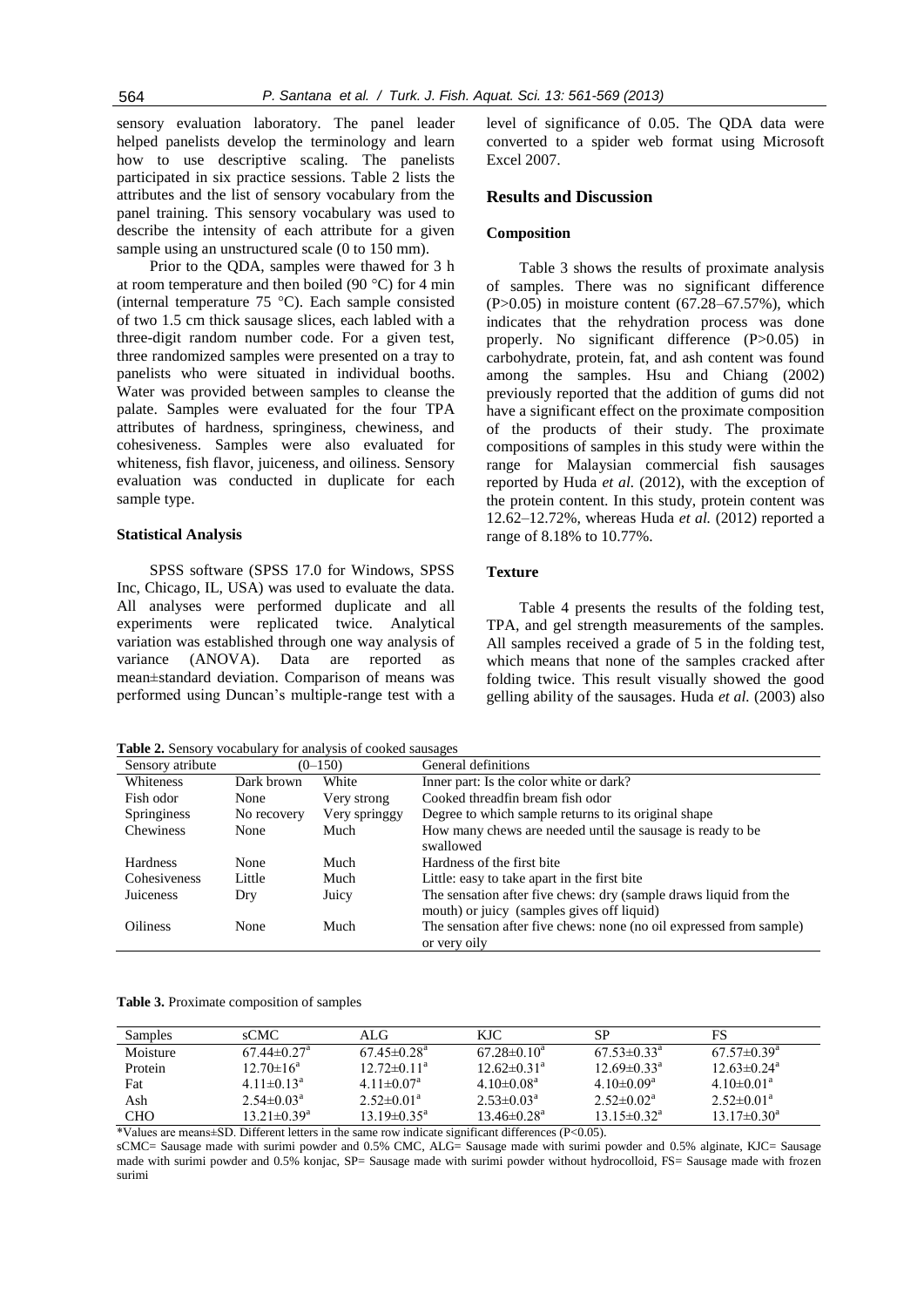| <b>Texture</b>       | sCMC                              | ALG.                         | KJC.                            | <b>SP</b>                      | FS                             |
|----------------------|-----------------------------------|------------------------------|---------------------------------|--------------------------------|--------------------------------|
| characteristics      |                                   |                              |                                 |                                |                                |
| Folding test         | $5 \pm 0.00^a$                    | $5 \pm 0.00^a$               | $5 \pm 0.00^a$                  | $5 \pm 0.00^{\circ}$           | $5 \pm 0.00^a$                 |
| Hardness (kg)        | $4.44\pm0.38^{b}$                 | $5.53 \pm 1.08$ <sup>a</sup> | $5.59 \pm 0.11^a$               | $4.15 \pm 0.02^b$              | $5.73 \pm 0.08^a$              |
| Cohesiveness (ratio) | $0.31 \pm 0.00^a$                 | $0.31 \pm 0.49^a$            | $0.31 \pm 0.02^a$               | $0.29 \pm 0.02^a$              | $0.32 \pm 0.01^a$              |
| Springiness (mm)     | $0.32 \pm 0.02^a$                 | $0.30 \pm 0.03^{\text{a}}$   | $0.30 \pm 0.00^a$               | $0.24 \pm 0.04^b$              | $0.33 \pm 0.01^a$              |
| Chewiness (g mm)     | 440.10 $\pm$ 46.24 $\rm{c}$       | $503.77 \pm 26.80^b$         | 526.90 $\pm$ 38.08 <sup>b</sup> | $294.33 \pm 3.22^{\mathrm{d}}$ | 594.44 $\pm$ 1.32 <sup>a</sup> |
| Gel strength (g mm)  | $1865.68 \pm 127.93$ <sup>c</sup> | $2206.58\pm75.01^{\circ}$    | $2255.42\pm62.16^{ab}$          | $1755.98\pm23.31^{\circ}$      | $2396.56\pm71.67^{\circ}$      |

**Table 4.** Folding test, TPA and gel strength of samples

\*Values are means±SD. Different letters in the same row indicate significant differences (P<0.05).

sCMC= Sausage made with surimi powder and 0.5% CMC, ALG= Sausage made with surimi powder and 0.5% alginate, KJC= Sausage made with surimi powder and 0.5% konjac, SP= Sausage made with surimi powder without hydrocolloid, FS= Sausage made with frozen surimi

reported that fish balls formulated with surimi powder received a grade of 5. The folding test results in this study were better than those for fish sausage prepared from hake (*Merluccius capensis*), which had a folding grade of 3 (Cardoso *et al.*, 2008).

Hardness is strongly influenced by protein concentration in processed muscle foods such as sausage (Colmenero *et al.*, 1995). Because there was no significant difference in protein content among samples in this study  $(P>0.05)$ , it is likely that the structure of the raw material also contributed to the hardness of the samples. A significant decrease in hardness from FS to SP was detected. This was expected, as the drying process lowers the textural properties of surimi powder due to protein denaturation. In our previous unpublished study, we found that the use of 0%, 50%, and 100% surimi powder to replace frozen surimi resulted in a decreasing trend of hardness (5.84 kg, 5.03 kg, and 4.14 kg, repectively) (Santana *et al.*, 2013). As surimi is a concentrated myofibiral protein from fish meat, thus corresponds to the hardness of fish sausage in the current study (Suzuki, 1981). The addition of alginate and konjac improved the hardness value of fish sausage formulated using surimi powder. There was no significant difference (P>0.05) in hardness among the ALG, KJC, and FS, and the hardness of ALG, KJC, and FS was significantly higher  $(P<0.05)$  than that of SP and sCMC. Pérez-Mateos and Montero (2000) found that fish gels containing hydrocolloids such as alginate were harder than the hydrocolloidfree samples. Hardness values of ALG, KJC, and FS in this study were higher than that of fish sausage made from fresh rainbow trout fillets  $(\pm 4.73 \text{ kg})$ , Dincer and Cakli, 2010).

The addition of hydrocolloids did not affect the cohesiveness of samples, as no significant differences (P>0.05) in cohesiveness were detected among the samples. Barbut and Mittal (1996) found that the addition of 0.35% CMC to low-fat frankfurters did not affect cohesiveness. In the current study, sCMC, ALG, and KJC had quite similar cohesiveness values (0.31), which were higher than that of SP (0.29). Jiménez-Colmenero *et al.* (2010) reported that the addition of 10.5% konjac gel slightly improved the cohesiveness of reduced-fat frankfurters from 0.67 (control) to 0.69.

While the drying process significantly (P<0.05) decreased the springiness of samples, the addition of CMC, konjac, and alginate improved the springiness of sausages made from surimi powder to levels similar to that of sausage made from frozen surimi. The drying process also affected the chewiness of samples, as the chewiness of SP was significantly lower (P<0.05) than that of FS. However, the addition of CMC, alginate, and konjac improved the chewiness value so that chewiness of ALG and KJC did not differ significantly (P<0.05) from that of FS. Previous studies reported that the addition of konjac gel could increase the springiness of low-pork sausage (Osburn and Keeton, 1994), low-fat bologna (Chin *et al.*, 1998), and low-fat frankfurters (Jiménez-Colmenero *et al.*, 2010). The improved TPA parameters caused by the addition konjac likely are due to interaction between konjac gel and other ingredients such as starch that form a stable, viscoelastic gel matrix; the konjac also helps to absorb water immediately and to form a heat-stable gel (Chin *et al.*, 1998).

The hardness, springiness, and chewiness of all samples in this study were within the range previously reported for Malaysian commercial fish sausage (3.28–5.67 kg, 0.28–0.42 mm, and 14520–44180 g mm, respectively) (Huda *et al.*, 2012). This result illustrates that even though the drying process lowers the textural properties of surimi, the textural properties of sausage produced from surimi powder with hydrocolloids added is acceptable.

ALG, and KJC had higher gel strength (~26 and 28%, respectively) than SP, but sCMC, ALG, and KJC had lower gel strength (~22, 8, and 6%, respectively) compared to FS. Freeze-dried surimi powder has an amorphous matrix due to loss of liquid material during drying, which causes a collapse structure and softening of the matrix (Lanier, 1992). However, the addition of alginate and konjac reinforced the gel strength of fish sausage formulated with surimi powder, whereas the addition of CMC did not affect gel strength. Nielsen *et al.* (1996) reported that the addition alginate increased the breaking force of a restructured beef sample and that 0.5% alginate was the best concentration in terms of sensory acceptability. Clarke *et al.* (1988) found that penetration force was increased with lower pH and the presence of sodium alginate in the formulation in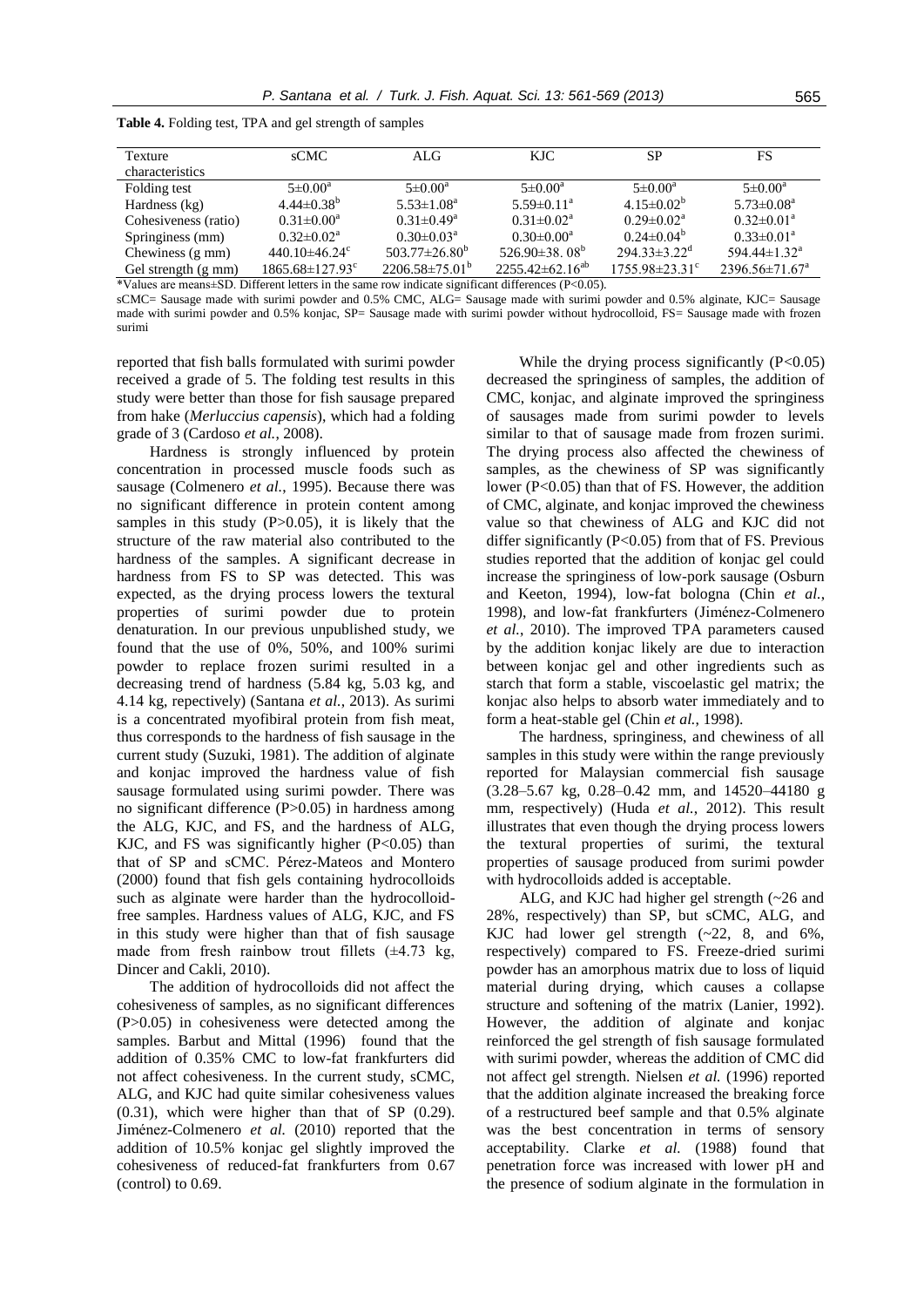the structured beef product. Yaseen *et al.* (2005) showed that konjac had higher elastic yield stress than CMC and that konjac had higher viscous and elastic components at the concentration of 0.5%. Gel strength of FS (2396 g mm) in the current study was quite close to that of fish sausage made from threadfin bream minced meat (2450 g mm; Raju *et al.*, 2003). ALG and KJC in this study had higher gel strength compared to fish sausage prepared from hake (*Merluccius capensis*) (1805 g mm; Cardoso *et al.*, 2008).

#### **Cooking and Color Properties**

Table 5 presents cooking yield, water retention, fat retention and color characteristics results. Cooking properties also are affected by the quality of the raw material, thus the drying process could reduce the cooking yield of sausage made from surimi powder. Water and fat might be released from the emulsion, and this can be measured as the water retention and fat retention after cooking. The use of surimi powder reduced the ability of the emulsion to hold water and fat during cooking, as shown by the significantly lower (P>0.05) fat and water retention of SP compared to FS. The protein denaturation that occured during drying could be the reason for this result. The addition of CMC, alginate, and konjac increased the cooking yield and water retention of sausages formulated with surimi powder. Xiong *et al.* (1999) also found that low-fat beef sausage containing 0.5% alginate had increased cooking yield. The water that is already immobilized by konjac and other gums likely is difficult to remove from sausage. In the current study, KJC had the highest fat retention among the samples tested.

Generally, the drying process and the addition of gums did have a great effect on the color of the samples (Table 5). The L\* value of samples ranged from 71.80 to 72.18, the a\* value ranged from 0.57 to 0.66, and the  $b^*$  value ranged from 13.21 to 14.52, resulting in whiteness of sausage ranging from 68.87 to 69.17. Huda *et al.* (2012) reported that Malaysian commercial fish sausages had the following color characteristics:  $L^*$  values of 58.73–79.56, a\* values

of –0.58–17.43, and b\* values of 12.69–22.96. The color characteristics of the samples in this study were within these ranges.

#### **Sensory Evaluation**

Figure 1 shows the QDA results in the form of a spider web. The whiteness, fish odor, and oiliness of samples were quite similar. The whiteness score of samples ranged from 11.71 to 12.01, fish flavor ranged from 6.40 to 6.84, and oiliness ranged from 4.33 to 4.64. Poynton (1996) reported that the human eye can only detect changes in L\* above one unit. The QDA result for the whiteness of samples was confirmed by the instrumental color result; the difference between the two analysis methods was less than one unit in  $L^*$  value. These results for whiteness, fish odor, and oiliness of samples indicated that the drying process as well as the addition of the three hydrocolloids did not affect the fish flavor of the samples. The sCMC, ALG, and SP had lower fat retention then did KJC and FS. This means that more fat was released from sCMC, ALG, and SP during cooking, resulting in lower fat retained in these sausages after cooking. However, this did not influence the oiliness score of the samples.

In terms of hardness, the panelists scored SP (6.49) lower than FS (8.21). sCMC (8.13), ALG (8.17), and KJC (8.14) received scores similar to that of FS. Protein content is positively correlated with the hardness in processed muscle foods (Colmenero *et al.*, 1995). Because the protein content of samples did not differ significantly (P>0.05), the differences in hardness clearly were not influenced by the protein content; the quality of the protein may have an effect on hardness. The removal of water during freezedrying is more drastic than during freezing, thus dryoprotectant is charged as a removed water, preventing denaturation of protein induced by drying (Carpenter *et al.*, 2004). However, the data indicated that the freeze-drying process lowered the hardness of the surimi in the fish sausage, resulting in panelists detecting that SP was softer than FS.

Although the surimi powder in the sausage formulation was less springy and less cohesive than

| Samples                | <b>sCMC</b>                   | ALG                           | <b>KJC</b>                    | SP                            | FS                            |
|------------------------|-------------------------------|-------------------------------|-------------------------------|-------------------------------|-------------------------------|
| Cooking yield (%)      | $98.66 \pm 0.55^{\circ}$      | $98.72 \pm 0.13^a$            | 99.09 $\pm$ 0.36 <sup>a</sup> | $95.59\pm0.44^b$              | $99.14 \pm 0.20^a$            |
| Water retention(%)     | $68.56 \pm 0.35^{ab}$         | $69.16\pm0.54$ <sup>a</sup>   | $68.34\pm0.17^{ab}$           | $63.31 \pm 0.97$ <sup>c</sup> | $66.97 \pm 1.99^b$            |
| Fat retention(%)       | $40.90\pm0.10^{\circ}$        | 41.33 $\pm$ 1.71 <sup>c</sup> | $69.85 \pm 1.04^{\circ}$      | $39.58 \pm 0.56$ °            | $45.23 \pm 0.26^{\circ}$      |
| Colour characteristics |                               |                               |                               |                               |                               |
| $\mathbf{I}^*$         | $72.04 \pm 0.08$ <sup>a</sup> | $71.80\pm0.31$ <sup>a</sup>   | $72.00 \pm 0.55$ <sup>a</sup> | $72.15 \pm 0.04$ <sup>a</sup> | $72.18\pm0.11$ <sup>a</sup>   |
| $a^*$                  | $0.66 \pm 0.26^a$             | $0.62 \pm 0.03$ <sup>a</sup>  | $0.61 \pm 0.10^{\text{a}}$    | $0.63 \pm 0.01^a$             | $0.57 \pm 0.01^a$             |
| $h^*$                  | $13.63 \pm 0.42^{\text{a}}$   | $14.52\pm0.33$ <sup>a</sup>   | $13.23 \pm 1.00^{\text{a}}$   | $13.21 \pm 0.26$ <sup>a</sup> | $13.84 \pm 0.08$ <sup>a</sup> |
| Whiteness              | $68.87 \pm 0.23$ <sup>a</sup> | $68.72 \pm 0.42^{\mathrm{a}}$ | $68.87 \pm 0.25^{\text{a}}$   | $69.17 \pm 0.12^a$            | $68.93 \pm 0.08^a$            |

**Table 5.** Cooking yield, water retention, fat retention, and colour caracteristics of samples

\*Values are means±SD. Different letters in the same row indicate significant differences (P<0.05).

sCMC= Sausage made with surimi powder and 0.5% CMC, ALG= Sausage made with surimi powder and 0.5% alginate, KJC= Sausage made with surimi powder and 0.5% konjac, SP= Sausage made with surimi powder without hydrocolloid, FS= Sausage made with frozen surimi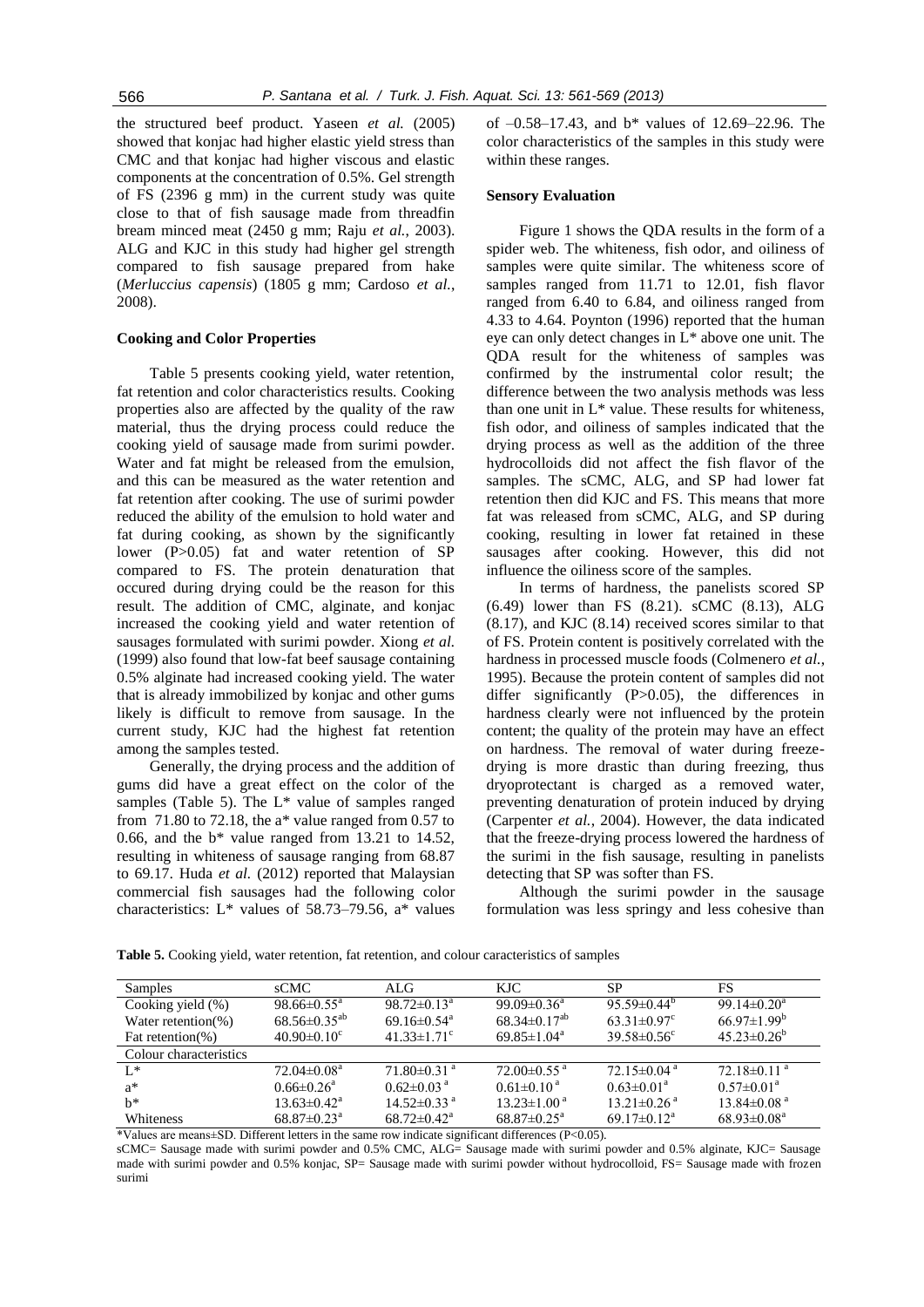

**Figure 1.** Spider web for QDA sensory analysis of samples.

the frozen surimi, the addition of CMC, alginate, and konjac increased the springiness and cohesiveness of sausage formulated with surimi powder. The QDA springiness and cohesiveness scores followed the same trend as the TPA values of springiness and cohesiveness. Unlike springiness and cohesiveness, the chewiness scores of sCMC, ALG, and KJC were lower than that of FS, although the scores were higher than that of SP. The drying process increased the juiciness of SP relative to FS. This might be due to the softer texture of SP, which resulted in greater expression of fluid after chewing. The juiciness of KJC was higher than that of SP but quite similar to that of FS; this might be because konjac helped to hold water in the surimi powder gel. Same result also reported by Osburn and Keeton (1994) that konjac gel higher the textural sensory attributes and lower the juiciness of pork sausages. From the correlation between sensory attributes measured by people and by instrument, it was found that only instrumental springiness of the sausages was positively correlated with sensory springiness ( $\mathbb{R}^2$  = 0.625, P>0.05).

# **Conclusion**

The addition of hydrocolloids such as CMC, alginate, and konjac at ~0.5% final concentration can improve the textural and sensory properties of sausages formulated with surimi powder. Samples containing konjac had up to 26% greater gel strength than fish sausages without hydrocolloids. All three hydrocolloids improved the sensory characteristics of sausages formulated with surimi powder, especially hardness and springiness. In summary, konjac, followed by alginate and CMC, are useful additives for improving the physicochemical properties and sensory characteristics of sausages formulated with surimi powder.

## **Acknowledgements**

The authors acknowledge with gratitude the support given by the Universiti Sains Malaysia for our research and the research grant from the Malayan Sugar Manufacturing Company, Berhad.

# **References**

- Andrés-Bello, A., Iborra-Bernad, C., García-Segovia, P. and Martínez-Monzó, J. 2012. Effect of konjac glucomannan (KGM) and carboxymethylcellulose (CMC) on some physico-chemical and mechanical properties of restructured gilthead sea bream (*Sparus aurata*) products. Food and Bioprocess Technology. doi: 10.1007/s11947-011-0765-6
- Association of Official Analytical Chemist. (2000). Official methods of analysis (17th ed.). Gaithersburg, MD: Association of Official Analytical Chemist.
- Barbut, S. and Mittal, G. S. 1996. Effects of three cellulose gums on the texture profileand sensory properties of low fat frankfurters. International Journal of Food Science and Technology, 31: 241–247. doi: 10.1046/j.1365-2621.1996.00337.x
- Cardoso, C., Mendes, R. and Nunes, M. L. 2008. Development of a healthy low-fat fish sausage containing dietary fibre. International Journal of Food Science and Technology, 43(2): 276-283. doi: 10.1111/j.1365-2621.2006.01430.x
- Carjaval, P. A., Lanier, T. C. and Macdonald, G. 2005. Stabilization of protein surimi In: J. W. Park (Ed.), Surimi and Surimi Seafood, 2nd edition, CRC Press, Boca Raton, Florida: 163–213.
- Carpenter, J. F., Izutsu, K. and Randolph, T. W. 2004. Freezing- and drying-induced perturbations of protein structure and mechanisms of protein protection by stabilizing additives. In: L. R. Rey and J. C. May (Eds.), Freeze-drying/Lyophilization of Pharmaceutical and Biological Products, 2nd edition, Marcel Dekker, New York: 147–186.
- Chin, K. B., Keeton, J. T., Longnecker, M. T. and Lamkey,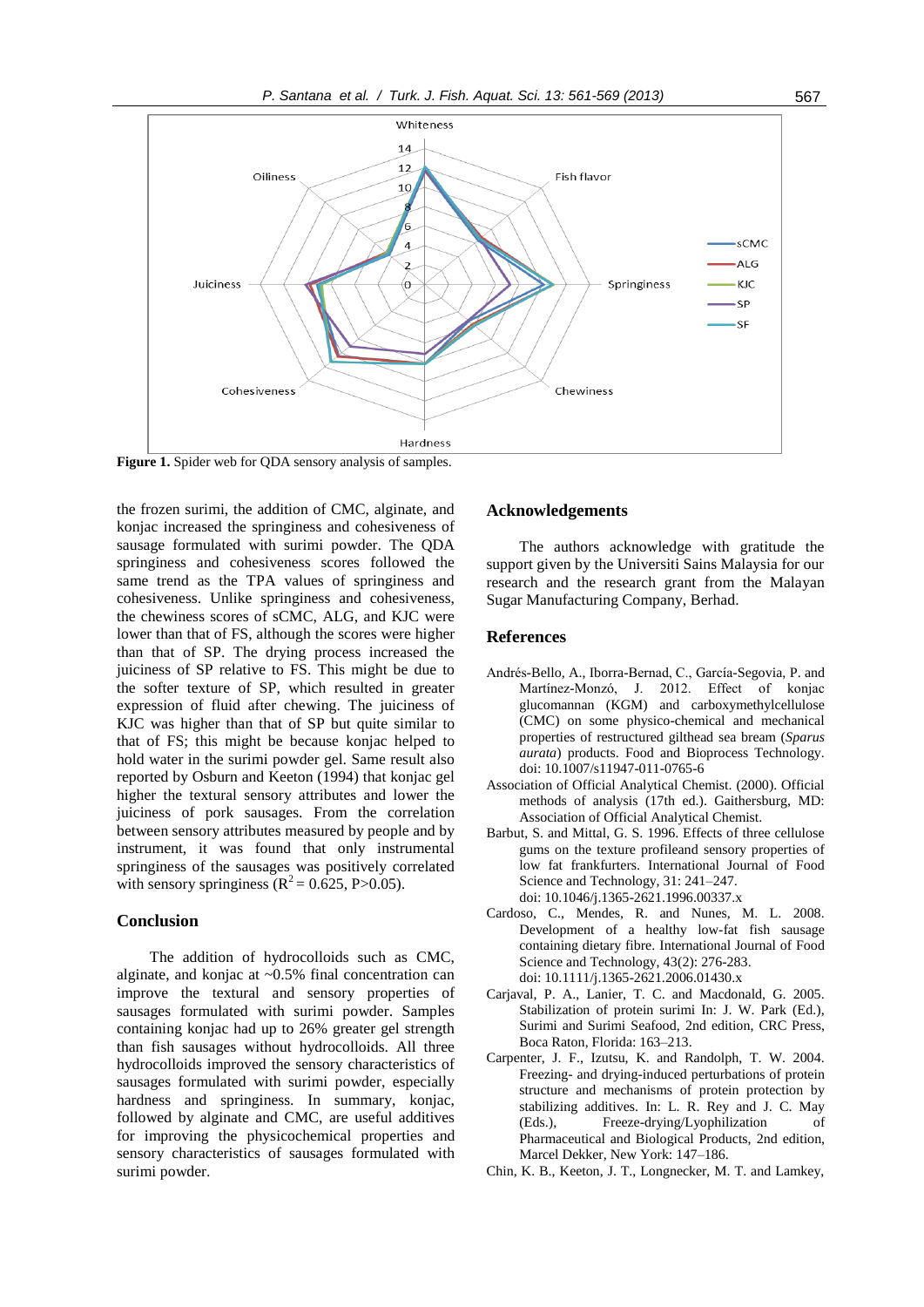J. W. 1998. Functional, textural and microstructural properties of low-fat bologna (model system) with a konjac blend. Journal of Food Science, 63(5): 801– 807. doi: 10.1111/j.1365-2621.1998.tb17904.x

- Clarke, A. D., Sofos, J. N. and Schmidt, G. R. 1988. Effect of algin/calcium binder levels on various characteristics of structured beef. Journal of Food Science, 53(3): 711–713. doi: 10.1111/j.1365-2621.1988.tb08937.x
- Colmenero, F. J., Barreto, G., Mota, N. and Carballo, J. 1995. Influence of protein and fat content and cooking temperature on texture and sensory evaluation of bologna sausage. LWT - Food Science and Technology, 28(5): 481–487. doi: 10.1006/fstl.1995.0081
- Dincer, T. and Cakli, S. 2010. Textural and sensory properties of fish sausage from rainbow trout. Journal of Aquatic Food Product Technology, 19(3–4): 238– 248. doi: 10.1080/10498850.2010.509539
- Gogoi, B. K., Oswalt, A. J. and Choudhury, G. S. 1996. Reverse screw element(s) and feed composition effects during twin-screw extrusion of rice flour and fish muscle blends. Journal of Food Science, 61(3): 590–595. doi: 10.1111/j.1365-2621.1996.tb13165.x
- Gómez-Guillén, M. C. and Montero, P. 1996. Addition of hydrocolloids and non-muscle proteins to sardine (*Sardina pilchardus*) mince gels: Effect of salt concentration. Food Chemistry, 56(4): 421–427. doi: 10.1016/0308-8146(95)00211-1
- Green, D. and Lanier, T. C. 1985. Fish as the `soybean of the sea'. In: R. E. Martin (Ed.), Proceedings of the International Symposium on Engineered Seafood Including Surimi, National Fisheries Institute, Washington: 42-52.
- Hayes, J. E., Desmond, E. M., Troy, D. J., Buckley, D. J. and Mehra, R. 2005. The effect of whey proteinenriched fractions on the physical and sensory properties of frankfurters. Meat Science, 71(2): 238– 243. doi: 10.1016/j.meatsci.2005.03.005
- Hsu, C.-K. and Chiang, B.-H. 2002. Effects of water, oil, starch, calcium carbonate and titanium dioxide on the colour and texture of threadfin and hairtail surimi gels. International Journal of Food Science and Technology, 37(4): 387–393. doi: 10.1046/j.1365-2621.2002.00577.x
- Huda, N., Abdullah, A. and Babji, A. S. 2001. Functional properties of surimi powder from three Malaysian marine fish. International Journal of Food Science and Technology, 36(4): 401–406. doi: 10.1046/j.1365-2621.2001.00473.x
- Huda, N., Abdullah, A., Mustapha, W. and Babji, A. 2003.
- Penggunaan tepung surimi dalam formulasi bebola ikan. Sains Malaysiana, 32(2): 27–38. Huda, N., Alistair, T., Lim, H. and Nopianti, R. 2012. Some
- quality characteristics of Malaysian commercial fish sausage. Pakistan Journal of Nutrition, 11(8): 700– 705.
- Jiménez-Colmenero, F., Cofrades, S., López-López, I., Ruiz-Capillas, C., Pintado, T. and Solas, M. T. 2010. Technological and sensory characteristics reduced/low-fat, low-salt frankfurters as affected by the addition of konjac and seaweed. Meat Science, 84(3): 356–363. doi: 10.1016/j.meatsci.2009.09.002
- Lanier, T. C. 1992. Measurement of surimi composition and functional properties. In: T. C. Lanier and C. M. Lee (Eds.), Surimi Technology, Marcel Dekker Inc., New York: 123–163.
- Lin, K.-W. and Keeton, J. T. 1998. Textural and physicochemical properties of low‐fat, precooked ground beef patties containing carrageenan and sodium alginate. Journal of Food Science, 63(4): 571– 574. doi: 10.1111/j.1365-2621.1998.tb15787.x
- Matsumoto, J. and Noguchi, S. F. 1992. Cryostabilization of protein in surimi. In: T. C. Lanier and C. M. Lee (Eds.), Surimi Technology, Marcel Dekker Inc., New York: 357–388.
- Murphy, E. W., Criner, P. E. and Grey, B. C. 1975. Comparison of methods for calculating retentions of nutrients in cooked foods. Journal of Agricultural and Food Chemistry, 73: 83–91. doi: 10.1021/jf60202a021
- Nielsen, H. T., HØegh, L. and MØller, A. J. 1996. Effect of k-carrageenan/ locust bean gum mixture on bind and cooking loss in high mannuronate alginate restructured beef. Journal of Muscle Foods, 7(4): 413– 424. doi: 10.1111/j.1745-4573.1996.tb00616.x
- Nopianti, R., Huda, N., Noryati, I., Fazilah, A. and Easa, A. M. 2012. Cryoprotective effect of low-sweetness additives on protein denaturation of threadfin bream surimi (*Nemipterus* spp.) during frozen storage. CyTA - Journal of Food, 10(3): 243–250. doi: 10.1080/19476337.2011.639033
- Nowsad, A. and Hoque, M. 2009. Standardization of production of fish sausage from unwashed mince blend of low-cost marine fish. Asian Fisheries Science, 22(1): 347–357.
- Osburn, W. N. and Keeton, J. T. 1994. Konjac flour gel as fat substitute in low-fat prerigor fresh pork sausage. Journal of Food Science, 59(3): 484–489. doi: 10.1111/j.1365-2621.1994.tb05543.x
- Panpipat, W. and Yongsawatdigul, J. 2008. Stability of potassium iodide and omega-3 fatty acids in fortified freshwater fish emulsion sausage. LWT - Food Science and Technology, 41(3): 483–492. doi: 10.1016/j.lwt.2007.03.013
- Park, J. W. 1996. Temperature-tolerant fish protein gels using konjac flour. Journal of Muscle Foods,  $7(2)$ : 165–174. doi: 10.1111/j.1745-4573.1996.tb00594.x
- Pérez-Mateos, M. and Montero, P. 2000. Contribution of hydrocolloids to gelling properties of blue whiting muscle. European Food Research and Technology, 210(6): 383–390. doi: 10.1007/s002170050568
- Powers, J. J. 1984. Current practices and application of descriptive method. In: J. R. Piggott (Ed.), Sensory Analysis of Food, Elsevier App Sci Pub., Barking, Essex: 179–242.
- Poynton, C. 1996. Gamma. In: C. Poynton (Ed.), A Technical Introduction to Digital Video, John Wiley and Sons, New York: 91–114.
- Raju, C. V., Shamasundar, B. A. and Udupa, K. S. 2003. The use of nisin as a preservative in fish sausage stored at ambient (28±2°C) and refrigerated (6±2°C) temperatures. International Journal of Food Science and Technology, 38(2): 171–185. doi: 10.1046/j.1365-2621.2003.00663.x
- Ruusunen, M., Vainionpää, J., Puolanne, E., Lyly, M., Lähteenmäki, L., Niemistö, M. and Ahvenainen, R. 2003. Effect of sodium citrate, carboxymethyl cellulose and carrageenan levels on quality characteristics of low-salt and low-fat bologna type sausages. Meat Science, 64(4): 371–381. doi: 10.1016/S0309-1740(02)00178-X
- Santana, P., Huda, N. and Yang, T. 2012. Technology for production of surimi powder and potential of